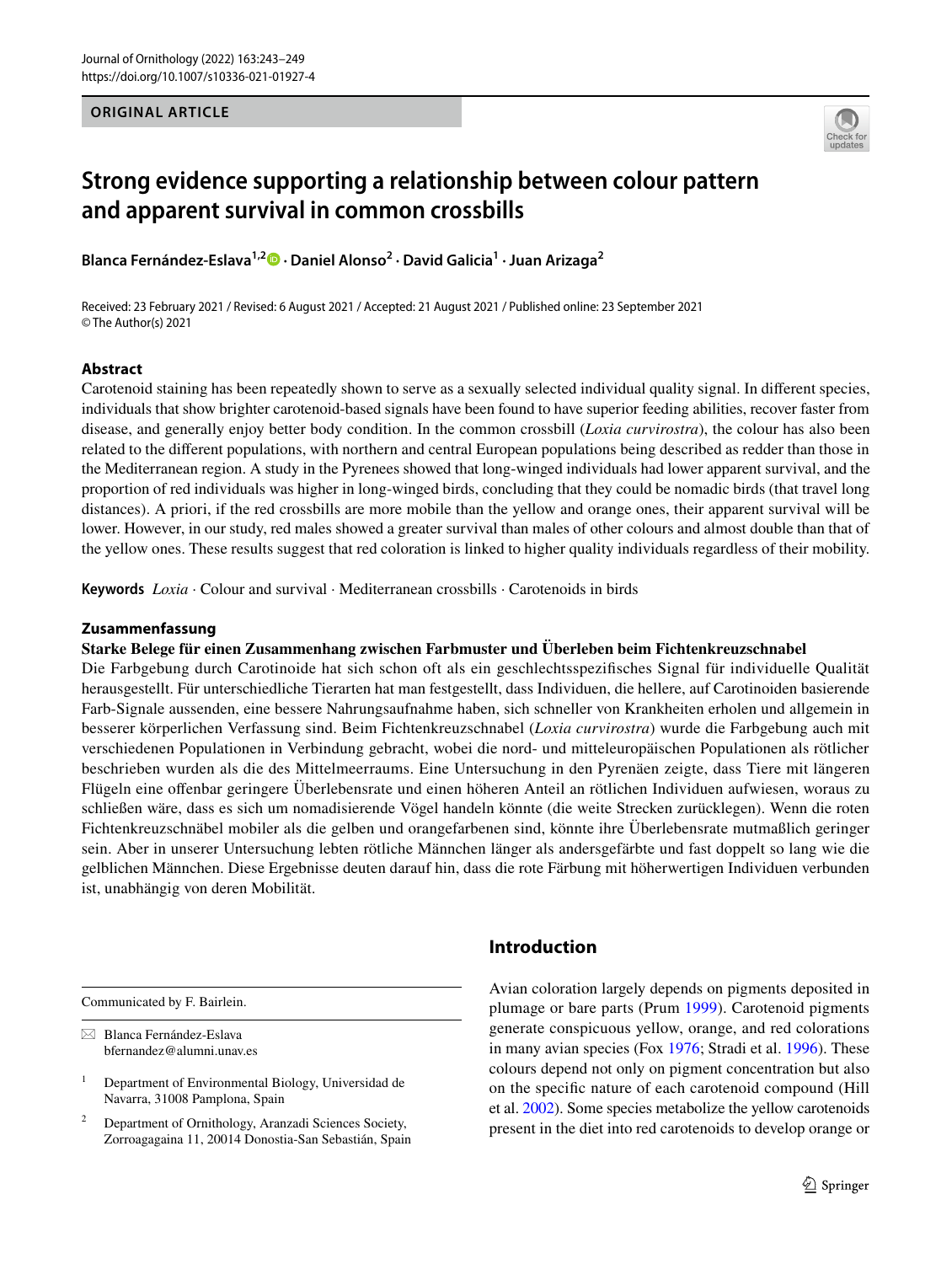redder traits (Stradi [1998;](#page-6-4) Stradi et al. [1996;](#page-6-2) reviewed in McGraw [2006](#page-6-5)).

Carotenoid-based colorations in animals have apparently evolved as signals revealing the quality of an individual in social or sexual selection contexts (e.g. Svensson and Wong [2011](#page-6-6)). The link to individual quality could be sustained by the variety of important physiological functions where carotenoids are involved (e.g. Lozano [1994](#page-6-7); Olsen and Owens [1998;](#page-6-8) Möller et al. [2000](#page-6-9)). The transformation of yellow pigments into red ones was frstly considered energetically costly, which would favour the signal reliability (Hill [2000](#page-6-10)). It has also been suggested that this transformation would depend on the availability of yellow dietary carotenoids, thus causing a trade-off between investing them in critical physiological functions (immunity or antioxidant defence) instead of coloration, which would also favour the honesty of red sexual signals (von Schantz et al. [1999](#page-6-11); Moller et al. [2000](#page-6-9); Alonso-Alvarez et al. [2008\)](#page-5-0). Finally, carotenoid transformation has also been linked to mitochondrial metabolism (cell respiration; Hill [2011;](#page-6-12) Johnson and Hill [2013](#page-6-13)). In this case, red ornaments indicate the intrinsic quality of an individual as it would be unable to regulate (balance) its expression regarding to any other function (i.e. individuals could not be able to cheat about its capacity to express colour; Hill [2011](#page-6-12); Johnson and Hill [2013\)](#page-6-13).

Red Crossbills (*Loxia curvirostra*; hereafter, Crossbill) comprise a broadly distributed species complex, breeding from Europe to Asia (incl. northern Africa, Middle East, the Himalayas, and some areas in Southeast Asia), and the northern half of America (and Nicaragua) (Collar et al. [2010](#page-5-1)). They are associated with coniferous woodlands and are adapted to feeding on their seeds, taken from still closed cones using their specialised bills (Benkman [1987](#page-5-2), [1993](#page-5-3); Benkman and Lindholm [1991\)](#page-5-4). Male Crossbills show head, underparts, and rump red, but some have variable amounts of yellow-orange; and some are fully yellow, without any visible red feathers (Cramp and Perrins [1994](#page-5-5)). Both the intensity and the proportion of red-yellow-orange birds differ geographically (e.g., Massa [1987\)](#page-6-14) but also seasonally within areas (Alonso and Arizaga [2013](#page-5-6)). In general, it is stated that red is the most 'expensive' colour that a Crossbill is able to produce because the red coloration arises from yellow carotenoids already present in the diet but only if conditions linked to oxidative processes happen (Stradi [1998](#page-6-4); Inouye [1999](#page-6-15); García de Blas et al. [2016](#page-6-16); Vaugoyeau et al. [2015](#page-6-17)). This oxidation occurs only in some individuals (e.g., Vaugoyeau et al. [2015](#page-6-17)). Previous research showed that redder Crossbills were more common in long-winged males as compared to males with shorter wings, and long-winged Crossbills were also detected to have lower apparent survival rates than short-winged Crossbills (Alonso and Arizaga [2013](#page-5-6)). This work suggests that in the Pyrenees, a fraction of Crossbills, presumably more mobile (as they had long wings) and more red in colour had a higher chance of abandoning the area and, therefore, giving rise to a lower apparent local survival (Alonso and Arizaga [2013](#page-5-6)). However, a direct link between colour pattern and survival has never been tested. Whether the red Crossbills are more mobile than the yellow-orange ones, as suggested in previous research (Alonso and Arizaga [2013](#page-5-6)), it can be hypothesized that apparent survival will be lower in the red Crossbills, as compared to those with paler colour patterns (yellow or orange). However, if we consider that the redder crossbills could have higher individual quality (see above), we should predict that they would also have higher survival than less red individuals.

## **Material and methods**

#### **Sampling area and data collection**

The data used in this work were collected in Uztarroz (42° 52ʹ N 1º 00ʹ W; 1383 m a.s.l.), a Pyrenean locality in Navarra (North of Spain), situated in extensive woodlands of Scots pine (*Pinus sylvestris*). This locality host, apparently (or partly) resident Crossbill populations that can be captured across the whole annual cycle (Alonso and Arizaga [2011](#page-5-7), [2017](#page-5-8)). The breeding season of these populations lasts from December to June, with the peak occurring from February to March/April (when we detect a higher proportion of females with fully formed brood patches) (Alonso and Arizaga [2011](#page-5-7)). Thereafter, a facultative, second breeding period can occur in summer, from July to September, but this does not have the importance (in terms of breeding birds and years) of the main breeding season in late winter/spring (Alonso and Arizaga [2011\)](#page-5-7). For our analyses, we selected only the data obtained from January to April when Crossbills were more abundant and stationary in the area.

The sampling site was visited once every 2–4 weeks over the years 1993–2019. Crossbills were captured using mist nets (usually 12 linear metres) that remained open for a period of 4 h from dawn. The nets were placed always in a same, fxed place, situated in a zone regularly used by crossbills to ingest salt (minerals) (Alonso and Arizaga [2005\)](#page-5-9).

Once captured, crossbills were ringed, and their age and sex were noted (Svensson [1996](#page-6-18)). Juveniles undergo a partial moult and adults complete moult. Hence, in general, birds with some retained juvenile feathers in their body and wings or tails were aged as frst-year birds (EURING 3 or 5, depending on whether they were captured in their frst or second-calendar year), and birds with all adult feather were aged as adults (EURING 6 or older) (Jenni and Winkler [1994](#page-6-19)). In those birds which were recaptured once or more, we aged them according to the age they had in their frst capture event. After determining sex and age, we also measured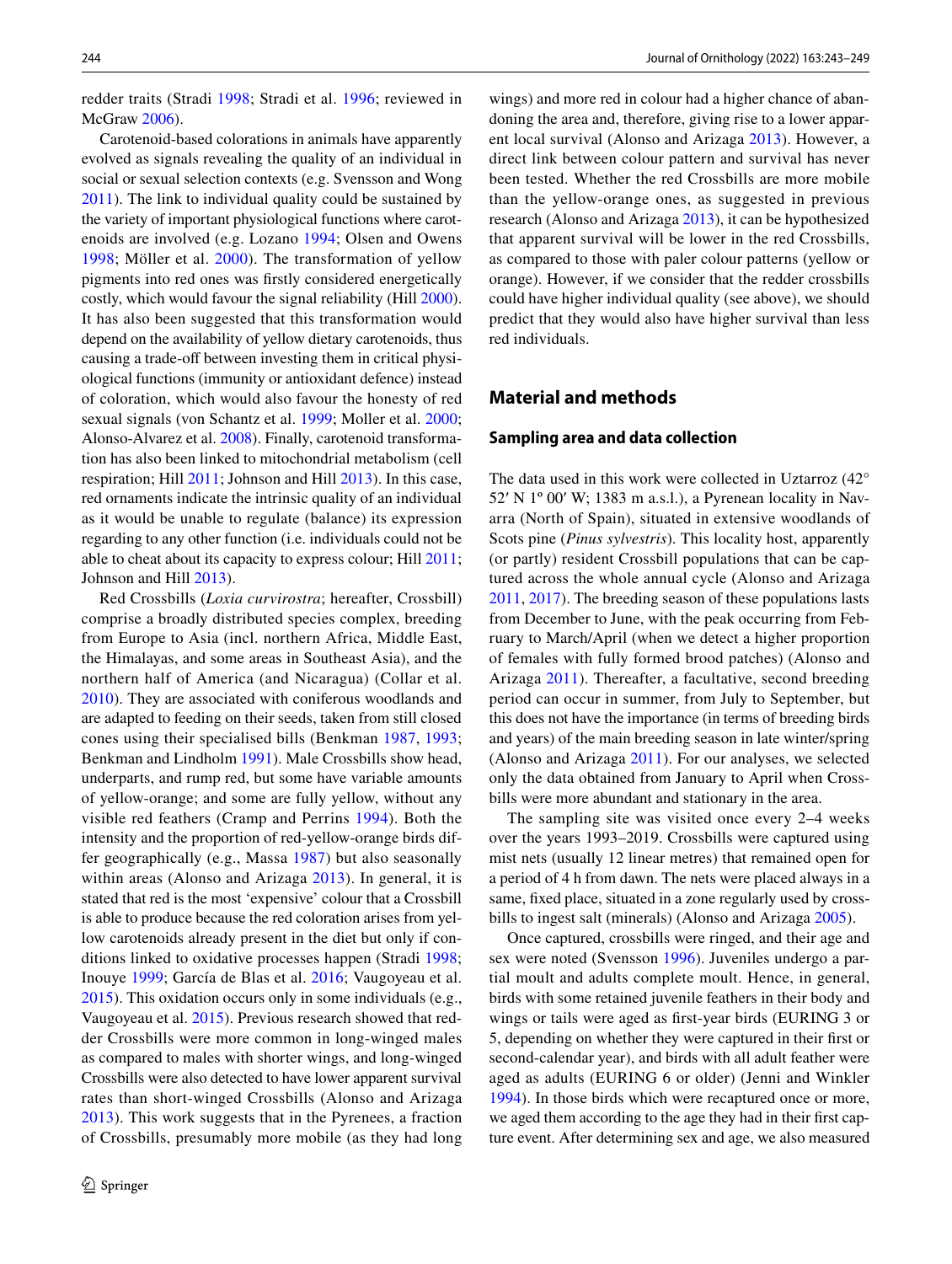some biometric variables, but we only use the wing length in this work to control the possible dispersion efect. We also recorded the colour of each as red, orange or yellow. The latter comprised birds either pure yellow or a variable number of yellow and red/orange feathers ('patched' birds), although pure-yellow birds were relatively scarce. This visual assessment of the colour correlated very well with colour measures recorded by colorimetry (Del Val et al. [2009a\)](#page-6-20). Furthermore, an analysis with four-colour categories showed high repeatability (Spearman's  $R = 0.96$ ,  $P < 0.001$ ; Cantarero et al. [2020](#page-5-10)). In this case, we use three categories (we mixed pure yellow and patchy birds) but we assume that the repeatability is also high. A single observer (DA) recorded all measurements, including colour group.

#### **Statistical analyses**

Apparent survival values were assessed with Cormack-Jolly-Seber (CJS) models in MARK (White and Burnham [1999](#page-6-21)). These models permit estimating apparent survival (*φ*; i.e., the fact that a bird captured in time  $t$  survives to  $t + 1$ ) and the probability of recapture (*p*; i.e., it is the probability that a marked individual that is alive at  $t+1$  is captured at  $t+1$ .) separately.

The analyses were restricted to reproductive males (subadults EURING 5, and adults EURING 6 or older), that is, individuals from the second year onwards with at least their partial moult completed. Juvenile individuals were discarded since they still lack the typical red to yellow coloration in the plumage, also those birds with their frst partial moult still unfnished. Thus, our data set was a matrix of captures (or recaptures) obtained in a period of 27 years (from 1993 to 2019), with a sample size of 1799 adult males in which the colour had been determined using the categorical code of three levels described above.

Crossbills can change colour with each moult event. Part of those changes occurs in EURING 5 individuals (i.e. birds in their second year of life when making their frst complete moult) (CITAS). In this study we have verifed that there is higher proportion of red birds among those aged as 6 (yellows: 27.7%, oranges: 25.8%, reds: 46.5%) than among those aged as 5 (yellows: 29.5%, oranges: 29.8%, reds: 40.7%) ( $\chi^2$ =6.37, *P* = 0.04). This is because a proportion of birds moult to red when they undergo their frst complete moult. In our case, 30 subadults individuals of 101 recaptures change their colour (from the colour of the frst capture to its maximum colour). Furthermore, a colour shift in senescence towards less red colours is also possible (unpublished data). For survival analyses, we selected the maximum colour category (assuming that the natural order in relation to the largest amount of red carotenoids is yellow, orange, and red) of all captured crossbills to minimize biases. Even and everything, there may be some bias due to

<span id="page-2-0"></span>**Table 1** Chi-squared test between the colour of the frst and last captures for subadults ( $\chi^2$ =3.9636, df=2, *p* value=0.1378) and adults  $(\chi^2 = 2, df = 2, p \text{ value} = 0.3679)$ 

|           |                |           | Yellow   | Orange   | Red      |
|-----------|----------------|-----------|----------|----------|----------|
| Subadults | Initial colour | Observed  | 35       | 24       | 47       |
|           |                | Expected  | 37.5     | 18.5     | 50       |
|           |                | Residuals | $-0.408$ | 1.279    | $-0.424$ |
|           | Final colour   | Observed  | 40       | 13       | 53       |
|           |                | Expected  | 37.5     | 18.5     | 50       |
|           |                | Residuals | 0.408    | $-1.279$ | 0.424    |
| Adults    | Initial colour | Observed  | 15       | 21       | 34       |
|           |                | Expected  | 18       | 18       | 34       |
|           |                | Residuals | $-0.707$ | 0.707    | $\Omega$ |
|           | Final colour   | Observed  | 21       | 15       | 34       |
|           |                | Expected  | 18       | 18       | 34       |
|           |                | Residuals | 0.707    | - 0.707  | $\Omega$ |

colour change of individuals. For example, it is likely that a percentage of individuals in the yellow group will turn red (after their frst complete moult). In addition, part of the yellow birds could come from birds being red previously (e.g. due to senescence). The effect of these biases would be an increasing amount of variance, and hence a lower capacity to detect signifcant diferences. Assuming this, we have no way to address this (potential) bias, but the existence of signifcant diferences on survival among colour types would certainly support the existence of a real biological efect. On the other hand, a chi-square test showed no signifcant changes between the colour of the frst and last captures (Table [1\)](#page-2-0), supporting our feld experience which suggests that individual colour keeps rather constant over time.

Before starting a selection process including diferent alternative models, we tested for the ft of the data to CJS assumption, for which the U-CARE software was run (Choquet et al. [2009](#page-5-11)). A global goodness of ft test showed that the data fitted CJS assumptions ( $\chi^2$  = 16.93, df = 86, *P* ~ 1), as either ftted the specifc test to detect transients (statistic: 1.05;  $P = 0.146$ ), or trap-dependence (statistic: 0.56;  $P = 0.578$ ). Therefore, the presence of transients (sensu Pradel et al. [1997\)](#page-6-22) was not considered when models were built. Our basic model from which to start to build alternative, more complex models was  $\varphi$ ,  $p$  (i.e., constant  $\varphi$  and *p*). Starting from here, we then tested for models assuming constant or time-dependence on  $\varphi$  and  $p$ , and for a colour, age (i.e., crossbills aged as EURING 5 or 6 in their frst capture event) or wing length (this last used as a covariate) effect on  $\varphi$ . Wing length was used to control effect dispersal as a covariate since we found in previous studies that survival was correlated with wing length (Alonso and Arizaga [2013](#page-5-6)), as well as that wing length is correlated with colour (Fernández-Eslava, unpubl. data). All possible models were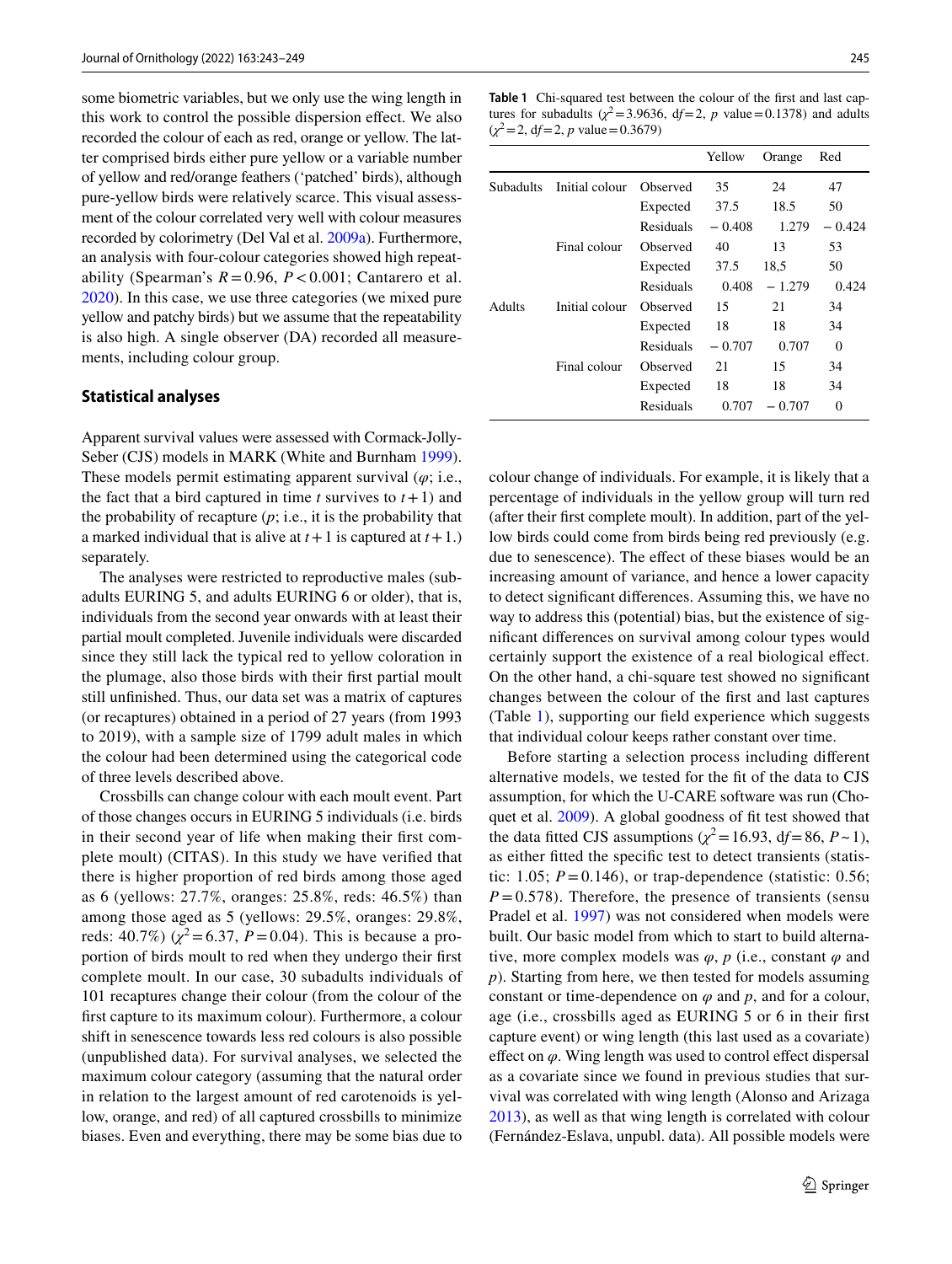<span id="page-3-0"></span>**Table 2** Ranking of the Cormack-Jolly-Seber models run to determine the efect of the colour on apparent survival of a Red Crossbill population

| Model                                                 | AICc    | $\triangle$ AICc | AICc weight | np             | Deviance |
|-------------------------------------------------------|---------|------------------|-------------|----------------|----------|
| $\varphi$ (colour $\times$ age $\times$ wing), $p(t)$ | 1515.59 | 0.00             | 0.99        | 35             | 1444.28  |
| $\varphi$ (colour $\times$ age), $p(t)$               | 1525.76 | 10.17            | 0.01        | 29             | 1466.86  |
| $\varphi$ (colour), $p(t)$                            | 1540.16 | 24.57            | 0.00        | 26             | 1487.43  |
| $\varphi$ (wing $\times$ age), $p(t)$                 | 1563.98 | 48.39            | 0.00        | 27             | 1509.20  |
| $\varphi$ (age), $p(t)$                               | 1575.88 | 60.29            | 0.00        | 25             | 1525.21  |
| $\varphi, p(t)$                                       | 1587.83 | 72.24            | 0.00        | 24             | 1539.21  |
| $\varphi$ (wing), $p(t)$                              | 1589.83 | 74.24            | 0.00        | 25             | 1539.16  |
| $\varphi$ (t), $p(t)$                                 | 1598.59 | 83.00            | 0.00        | 41             | 1514.80  |
| $\varphi$ (t), $p$                                    | 1615.53 | 99.94            | 0.00        | 23             | 1568.96  |
| $\varphi, p$                                          | 1703.20 | 187.61           | 0.00        | $\overline{c}$ | 1699.19  |
|                                                       |         |                  |             |                |          |

*AICc* small-sample sizes-corrected Akaike value; *ΔAICc* diference of AICc values in relation to the top, first ranked model; *np* number of parameters; *t* time-dependence;  $\varphi_1$  and  $\varphi_2$  apparent survival varies between two age classes (frst-year birds and adults)

ranked in relation to their small-sample size Akaike values (AICc), and then those difering in less than 2 AICc units were considered to ft the data equally well (Burnham and Anderson [1998\)](#page-5-12).

### **Results**

The frst ranked model, hence the one that best ftted the data, considered an efect of colour, age and wing length on apparent survival (Table [2\)](#page-3-0). Apparent survival showed increasing values from yellow to red, and for crossbills aged as subadults as compared to adults (Fig. [1](#page-4-0)). Regarding wing length, we observed that the wing-survival relationship differed between age classes and colour categories (Fig. [2](#page-4-1)). Overall, apparent survival tended to be low and did not vary signifcantly with wing length for yellow crossbills. On the opposite, apparent survival in orange and red crossbills covaried positively with length in subadults birds (EUR-ING 5), but negatively in adults birds (EURING 6 or older) (Fig. [2\)](#page-4-1).

Regarding the probability of recapture (*p)*, the bestranked models supported time-dependence of *p*, as also did the frst model. Overall, the annual *p* values ranged from  $0.018 \pm 0.018$  to  $0.42 \pm 0.06$  (mean = 0.16).

## **Discussion**

To our knowledge, this is the frst study where the apparent survival of wild male Crossbills is calculated in relation to their colour pattern, ranging from yellow to red. Male crossbills with bright red plumage showed greater apparent survival than orange and yellow birds (ca. as higher as twice for orange birds with intermediate values) in both subadults (EURING 5) and adults (EURING 6 or older) birds (Fig. [2](#page-4-1)). Overall, therefore, a link between colour pattern and apparent survival is proven, regardless of whether the colour has a direct or indirect impact on apparent survival (e.g., if survival is linked with other processes which have a link with coloration).

In other birds, the expression of carotenoids in male ornaments also had an association with survival (Hõrak et al. [2001](#page-6-23); Simons et al. [2012](#page-6-24); Cantarero et al. [2019](#page-5-13)), hence supporting the view that redder males were those with a higher individual quality (Weaver et al. [2018\)](#page-6-25). In male crossbills, the carotenoid-based red coloration originates from the ingestion of yellow carotenoids (mostly β-cryptoxanthin) that are subsequently converted into red ketocarotenoids (3-hydroxy-echinenone; Del Val et al. [2009b;](#page-6-26) Cantarero et al. [2020\)](#page-5-10). In line with this, Cantarero et al. ([2020](#page-5-10)) found that some carotenoids provided to crossbills made the plumage red, but this was only possible in those individuals already red at the beginning of the experiment were also treated with a mitochondrial-targeted antioxidant. These authors, therefore, suggested that it was not only the diet, but also the mitochondrial metabolism of each bird, that explained the coloration. Hence, red coloration would be closely linked to individual quality in terms of cell respiration (see Hill [2011](#page-6-12); Johnson and Hill [2013](#page-6-13); Cantarero et al. [2020](#page-5-10)). In our Crossbill population, our results were consistent with the idea that red males may be those with a higher individual quality, because they showed signifcantly higher apparent survival rates. Under this rationale, the effort made to convert yellow pigments into red may have no impact on survival, given that these red males showed better survival than the yellow ones. This should be only possible if those males able to be red may be individuals of the highest quality. Otherwise, such an effort should be associated with a cost (lower survival rates) in the red males, which could then be similar to the survival found among the orange and yellow Crossbills.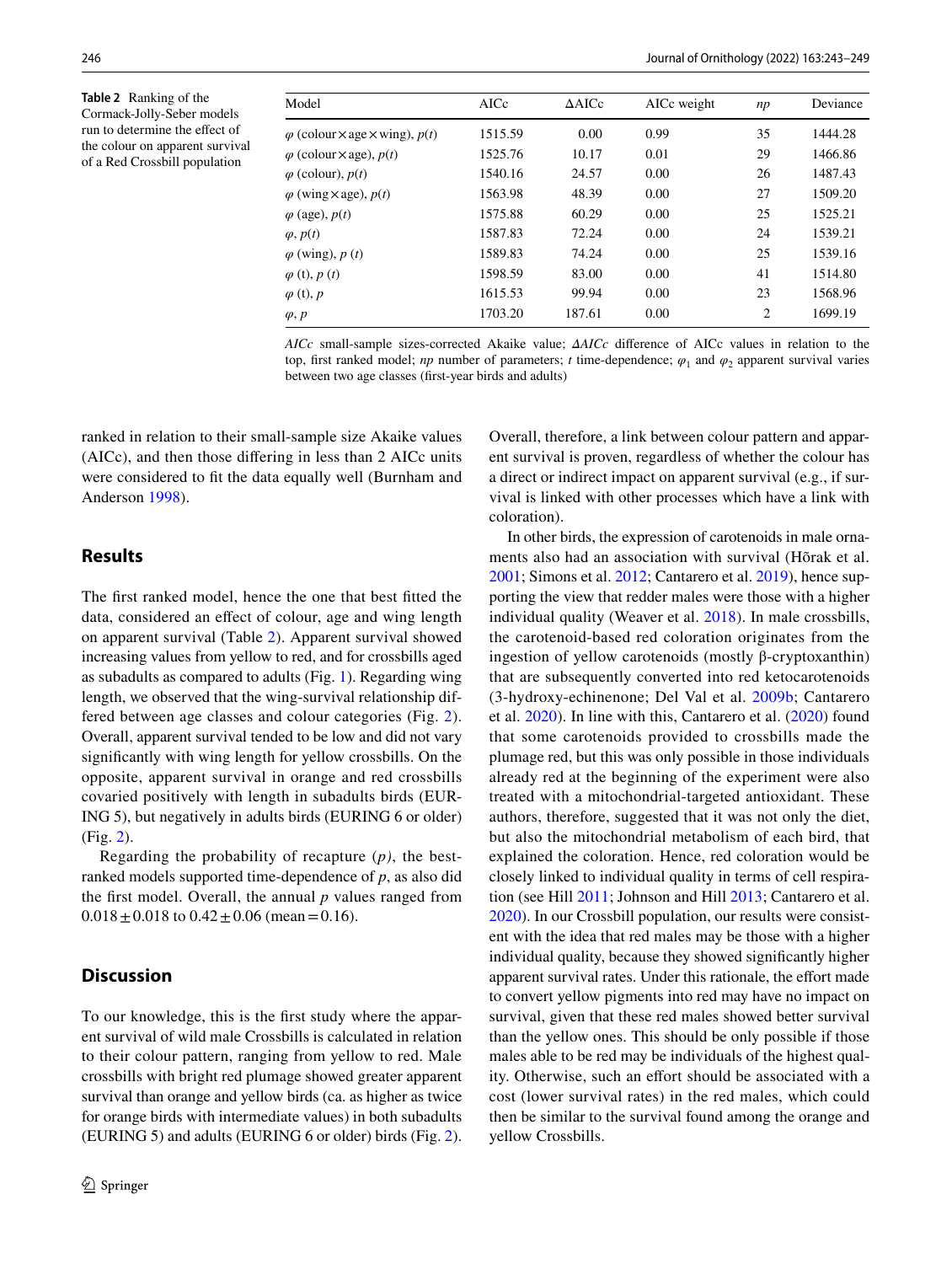<span id="page-4-0"></span>





<span id="page-4-1"></span>**Fig. 2** Mean ( $\pm 95\%$  CI) apparent survival (parameter:  $\varphi$  from the second top-ranked model in Table [2](#page-3-0)) of male Common Crossbills of diferent dominant coloration captured during a 27-year period at a locality in Pyrenees (Spain)

Therefore, the redder crossbills would survive better as their cell respiratory metabolism is superior to that in those individuals only able to produce yellow feathers. The fact that an inefficient cell respiration is usually linked to ageing-related pathologies in vertebrates (e.g. Barja [2014](#page-5-14); Dawson and Salmon [2020\)](#page-5-15) may explain the lower apparent survival probabilities of yellow crossbills. We should also note that, even when plumage colour can potentially change throughout lifetime in crossbills (Fernandez-Eslava et al. unpublished), the trait would anyway transmit a reliable information on individual quality at each life history period. In other words, one bird could be the best (reddest) one in middle-age but not in elderly.

In terms of reliability of our survival measure, the same technique used in another study carried out in the same two populations (i.e. Alonso and Arizaga [2013\)](#page-5-6) showed that survival was lower among crossbills with longer wings. Thus, long-winged birds could migrate more (more nomadic), giving the impression of lower survival. This implies that the addition of the wing length to the models (Table [2](#page-3-0)) might have, at least partially, controlled for the effect of dispersal.

Interestingly, long-winged birds in Alonso and Arizaga ([2013](#page-5-6)) were also found to be composed of a higher proportion of red individuals. In that study, only birds aged as EURING 6 (or older individuals) were considered. Our results are in the same line (Fig. [1](#page-4-0)). Long-wing birds could belong to another population which could come either from northern Europe (e.g., during irruptions to southern Europe)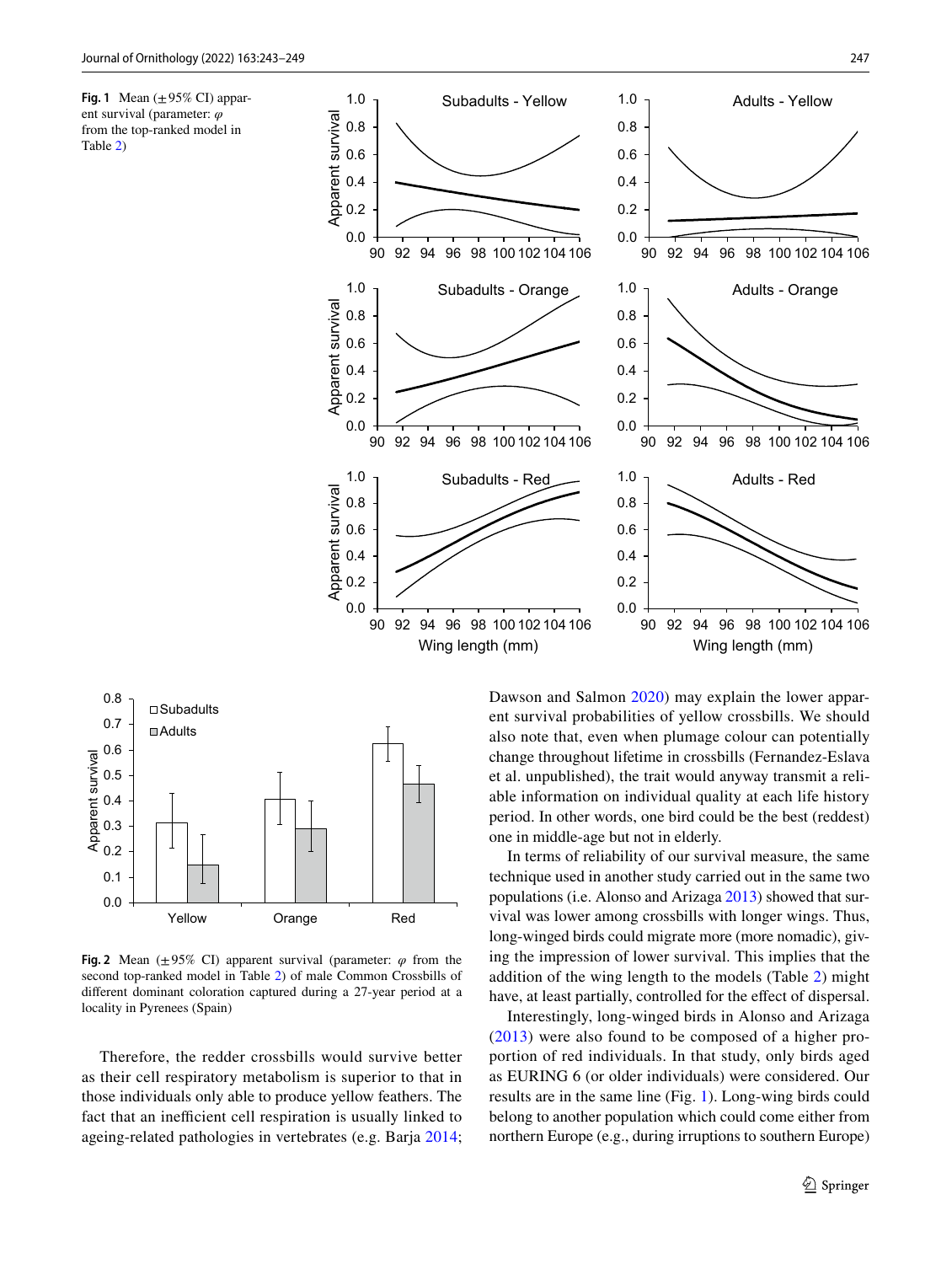(Newton [2006\)](#page-6-27) or from other areas from the Pyrenees (Arizaga et al. [2014](#page-5-16); Alonso et al. [2017](#page-5-17)). Interestingly, this rule did not ft for those birds aged as EURING 5, where we found exactly the opposite pattern (i.e. longer wings, higher apparent survival; Fig. [1\)](#page-4-0). We link this result to the fact that the proportion of local birds, here understood as those hatching within the region, is likely to be higher in crossbills aged as EURING 5. The lack (or marginal proportion) of nomads in this age group may explain why longerwinged birds showed higher apparent survival. In this case, we should assume that these larger birds are high-quality (maybe larger) individuals. Future research should delve into this particular phenomenon, which could hide complex processes between crossbills of diferent age groups and colours, in terms of population dynamics.

In addition to the diferences between coloration and wing length, diferent survival between ages is observed. Subadults individuals have greater survival than adults. It could be because within adult group, we include birds of several years, older birds, with a shorter life expectancy. That is, we are putting the efect of senescence in survival estimates (Fay et al [2020](#page-6-28)).

In summary, red coloured crossbills had higher apparent survival rates, which might show either higher real survival (i.e., greater individual quality) or residency than yellow crossbills. However, apart from these efects, we also learnt that apparent survival covaried negatively with wing length in the adults red crossbills (EURING 6 or older), suggesting possible emigration of the longer-winged birds. In contrast, this relationship was negative for those subadults birds (EURING 5). We attribute this efect to a possibly higher proportion of crossbills hatched within the region in this last age group.

**Acknowledgements** We are grateful to the people who collaborated with us during the feldwork, particularly to A. Mendiburu and J. Barbarin. Also to C. Alonso-Alvarez and two anonymous reviewers who provided valuable comments that helped improve an earlier version of the manuscript. Birds were captured thanks to the permits granted by the corresponding authorities of Gobierno de Navarra.

**Author contributions** All the authors participated in the conception and design of the work: BF, DA and JA conceived the ideas and designed methodology; DA collected the data; BF and JA analysed the data; BF, DG and JA led the writing of the manuscript.

**Funding** Open Access funding provided thanks to the CRUE-CSIC agreement with Springer Nature.

**Open Access** This article is licensed under a Creative Commons Attribution 4.0 International License, which permits use, sharing, adaptation, distribution and reproduction in any medium or format, as long as you give appropriate credit to the original author(s) and the source, provide a link to the Creative Commons licence, and indicate if changes were made. The images or other third party material in this article are included in the article's Creative Commons licence, unless indicated otherwise in a credit line to the material. If material is not included in the article's Creative Commons licence and your intended use is not permitted by statutory regulation or exceeds the permitted use, you will need to obtain permission directly from the copyright holder. To view a copy of this licence, visit<http://creativecommons.org/licenses/by/4.0/>.

# **References**

- <span id="page-5-9"></span>Alonso D, Arizaga J (2005) Efecto de la edad, el sexo y el tiempo en la biometría del piquituerto común (*Loxia curvirostra curvirostra*) en Navarra. Munibe 56:133–144
- <span id="page-5-7"></span>Alonso D, Arizaga J (2011) Seasonal patterns of breeding, moulting, and body mass variation in Pyrenean Common Crossbills *Loxia curvirostra curvirostra*. Ringing Migr 26:64–70
- <span id="page-5-6"></span>Alonso D, Arizaga J (2013) The impact of vagrants on apparent survival estimation in a population of Common Crossbills (*Loxia curvirostra*). J Ornithol 154:209–217
- <span id="page-5-8"></span>Alonso D, Arizaga J (2017) Dinámica estacional de la abundancia de piquituerto común *Loxia curvirostra* L., 1756 en dos localidades del Pirineo Navarro e implicaciones para su seguimiento mediante anillamiento. Munibe 65:95–105
- <span id="page-5-17"></span>Alonso D, Arizaga J, Meier CM, Liechti F (2017) Light-level geolocators confrm resident status of a Southern European Common Crossbill population. J Ornithol 158:75–81
- <span id="page-5-0"></span>Alonso-Alvarez C, Perez-Rodriguez L, Mateo R, Chastel O, Viñuela J (2008) The oxidation handicap hypothesis and the carotenoid allocation trade-of. J Evol Biol 21:1789–1797. [https://doi.org/](https://doi.org/10.1111/j.14209101.2008.01591.x) [10.1111/j.14209101.2008.01591.x](https://doi.org/10.1111/j.14209101.2008.01591.x)
- <span id="page-5-16"></span>Arizaga J, Alonso D, Hobson K (2014) Disentangling the origin of crossbills using morphology and isotopic (δ2H) characters. Are southern European crossbills restricted to population-specifc key resources? J Ornithol 155:1027–1035
- <span id="page-5-14"></span>Barja G (2014) The mitochondrial free radical theory of aging. Prog Mol Biol Transl Sci 127:1–27. [https://doi.org/10.1016/B978-0-](https://doi.org/10.1016/B978-0-12-394625-6.00001-5) [12-394625-6.00001-5](https://doi.org/10.1016/B978-0-12-394625-6.00001-5)
- <span id="page-5-2"></span>Benkman CW (1987) Crossbill foraging behaviour, bill structure, and patterns of food proftability. Wilson Bull 99:351–368
- <span id="page-5-3"></span>Benkman CW (1993) Adaptation to single resources and the evolution of crossbill (*Loxia*) diversity. Ecol Monogr 63:305–325
- <span id="page-5-4"></span>Benkman CW, Lindholm AK (1991) The advantages and evolution of a morphological novelty. Nature 349:519–520
- <span id="page-5-12"></span>Burnham KP, Anderson DR (1998) Model selection and inference. A practical information theoretic approach. Springer-Verlag, New York
- <span id="page-5-13"></span>Cantarero A, Pérez-Rodríguez L, Romero-Haro AÁ, Chastel O, Alonso-Alvarez C (2019) Carotenoid-based coloration predicts both longevity and lifetime fecundity in male birds, but testosterone disrupts signal reliability. PLoS One 14:e0221436
- <span id="page-5-10"></span>Cantarero A, Mateo R, Camarero PR, Alonso D, Fernandez-Eslava B, Alonso-Alvarez C (2020) Testing the shared-pathway hypothesis in the carotenoid-based coloration of red crossbills. Evolution 74:2348–2364. <https://doi.org/10.1111/evo.14073>
- <span id="page-5-11"></span>Choquet R, Lebreton JD, Gimenez O, Reboulet AM, Pradel R (2009) U-CARE: utilities for performing goodness of ft tests and manipulating Capture-Recapture data. Ecography 32:1071–1074
- <span id="page-5-1"></span>Collar NJ, Newton I, Clement P (2010) Family Fringillidae (Finches). In: Del Hoyo J, Elliot A, Christie DA (eds) Handbook of the Birds of the World, vol 15. Lynx, Barcelona, pp 440–617
- <span id="page-5-5"></span>Cramp S, Perrins CM (1994) Handbook of the Birds of Europe, the Middle East and North Africa, vol 8. Oxford University Press, Oxford
- <span id="page-5-15"></span>Dawson NJ, Salmon P (2020) Age-related increase in mitochondrial quantity may mitigate a decline in mitochondrial quality in red